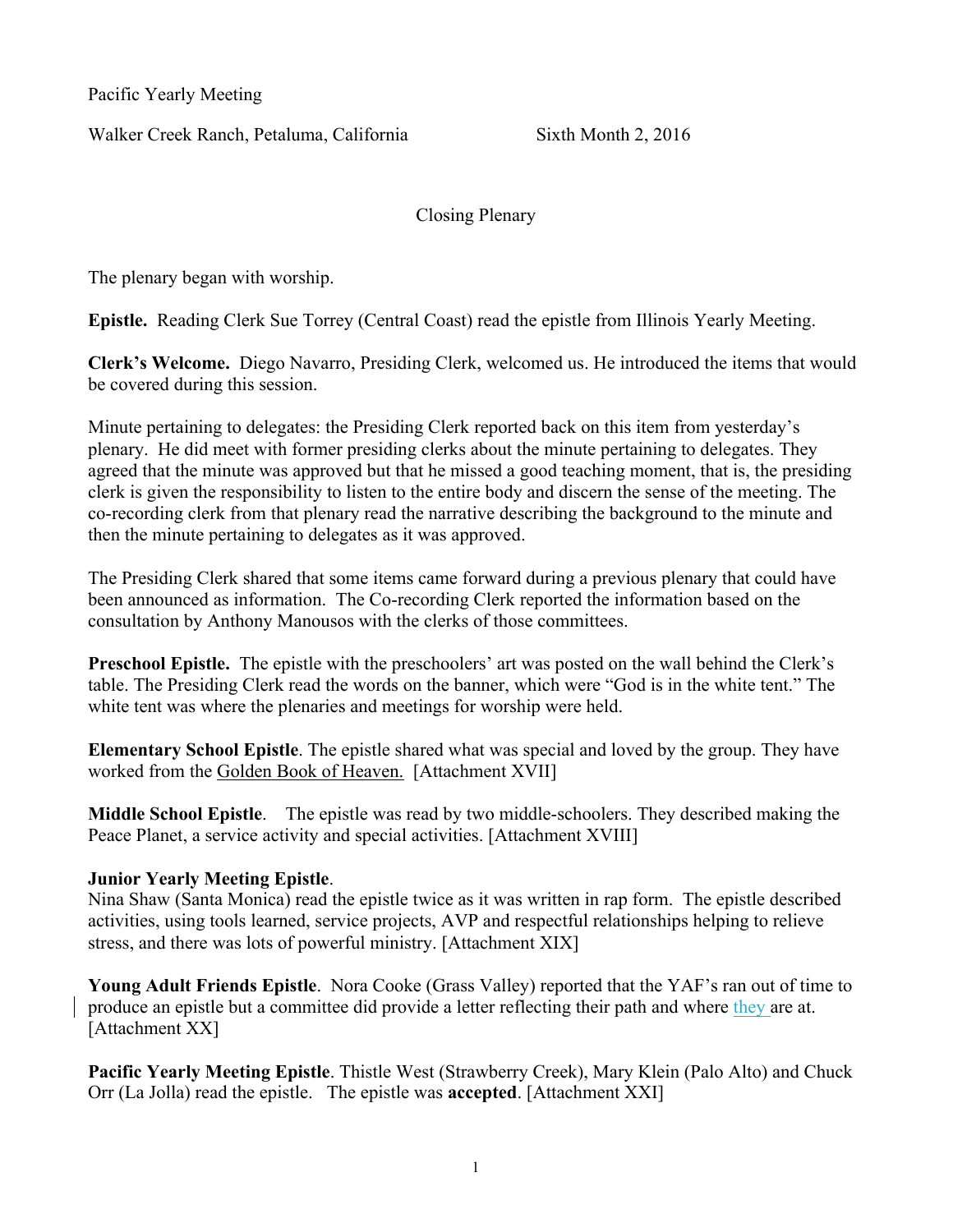Nominating Committee. Stephen Matchett (San Francisco), Co-clerk, presented the slate. Upon request of the Presiding Clerk the new nominations offered on yesterday's slate were **approved**. Stephen also presented additional names for the first time, and proposed for action using the interim nominations process. The full report will be posted on the website. [Attachment XXII]

## AS Minute 2016-08

We approve the final Nominating Committee slate of names brought for a second reading, as presented at our closing plenary.

Naming Committee. Sarah Rose House-Lightner (Orange Grove), Convenor, described the nature in which their work was done. The name of Ed Flowers (Apple Seed) was read for a second time and approved.

JYM Nominations. Nina Shaw (Santa Monica) and David Shaw (Santa Monica) announced the leadership positions for next year to be: Co-clerks : Nina Shaw, Rose Nadis, and Arianna Standish; Co-Clerks of Ministry and Oversight: Miles Pangelina and David Shaw; M&O members: Elinor Steffy, Gabriella Alvarado, Andrew Pangelina, and Khadija Farrukh.

YAF Nominations. These nominations were read by JT Dorr-Bremme (Orange Grove) and Rebekah Percy (La Jolla/Vancouver) and included names for some new positions: Co-clerks: JT Doerr-Bremme (Orange Grove) and Rebekah Percy (LaJolla); Arrangements Committee: Clerk Julian Garrettt (San Jose), Hayley Hathaway (Orange Grove), Eli Fowler (Orange Grove); Spiritual Nurture Committee: Nate Secrest (Redwood Forest), Martin Waldron (Central Coast), Thistle West (Strawberry Creek).

Blessing for our Missionaries. Carl Magruder (Strawberry Creek) offered blessings to our PYM missionaries: Jim Summers (La Jolla), Cathy Walling (Chena Ridge), Thistle West (Strawberry Creek) and Alyssa Nelson (Davis), by having the community gather around and touch them, with a prayer offered on their behalf. Then we ourselves, as missionaries, were encouraged to allow ourselves to be filled with that energy to bring light and love as we travel over the world.

## Clerk's Closing Remarks.

Diego reported that in his classroom there will sometimes be a student or two whose behavior has a deleterious effect on the community. It is a difficult choice how to balance the needs of individual and group. Much preparation went into production of Annual Session using practices to help balance needs. Some of these practices may be useful in monthly meetings. Creating safety is a necessary step to allow us to go deep, to look at who we are. Who are showing up as ministers and who as elders? These Friends need to be supported because they can't do it by themselves. Recognizing gifts is the basis. The role of the elder is to hold the space of the spirit. Elders help ministers, yoking them together in that relationship of responsibility. We can create these in all levels of our meetings. We were invited to return to our monthly meetings with what we have learned, and gather again next July.

Minutes. The minutes were read and approved.

The plenary closed with worship.

Presiding Clerk: Diego Navarro Recording Clerks: Jim Anderson, Leslie Zondervan-Droz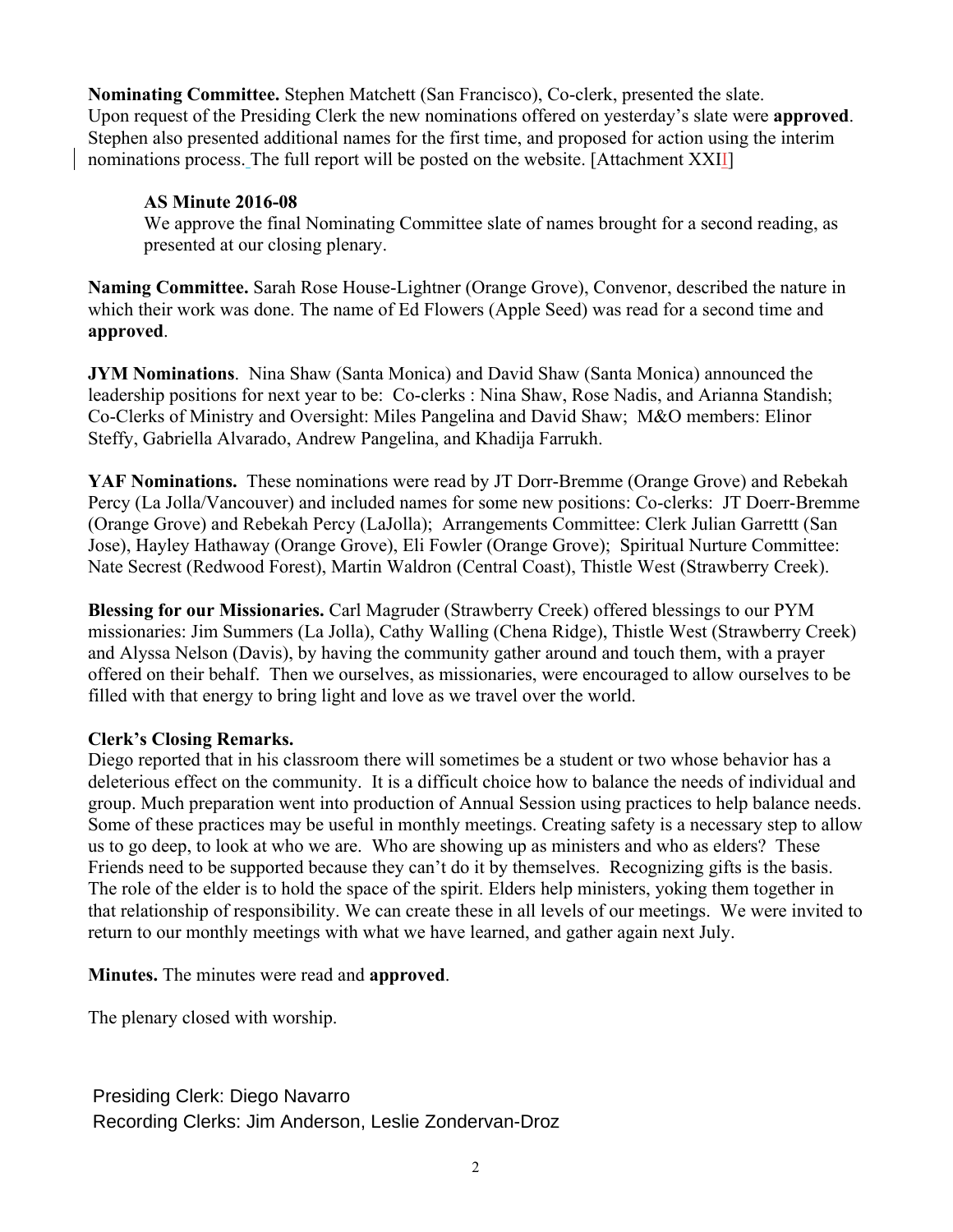## Attachments

## Attachment XVII: Elementary School Epistle

Dear PYM, JYM and the greater Quaker community,

Hello from the elementary program. Here are some words we wanted to say from this week:

- The all age dance was great. THANKS JYM!
- Beady animals was nice.
- We enjoyed doing family night.
- -We liked playing and watching Gaga ball with JYM.
- -We loved petting the goats and sheep and feeding them lettuce.
- Going to the garden where we tasted and smelled things every day was super fun.
- -The lifeguards made the pond a highlight. Thank you for swim tests and canoes.
- -We enjoyed listening in our classroom.
- -This week we helped work on The Golden Book of Heaven.
- We had a lot of fun and look forward to next year's gathering.

Love,

The elementary kids

## Attachment XVIII: Middle School Epistle.

We all enjoyed playing Gaga ball and climbing trees. Some trees were redwood and one was an oak planted by JYM 23 years ago. We always wanted to climb higher each day.

We liked hanging out with everybody and having fun with our friends.

Our group created a whole world out of wire and paper-mache. Its name was "Planet Peace."

We liked going to the pond and as a service project we harvested *Igeren densa* or pond weed.

We saw many animals – turkeys, foxes, deer, butterflies, turkey vultures, snowy egrets, lizards and snakes - and a bunch of dead animals in the museum - and went on hikes and a creek walk. We had worship while passing a rolly-polly or pill bug from hand to hand.

We did more Gaga ball.

We decided to divide a donation of \$100 between the El Salvador project and Birth Justice. It was a very hard business meeting.

We did more Gaga ball.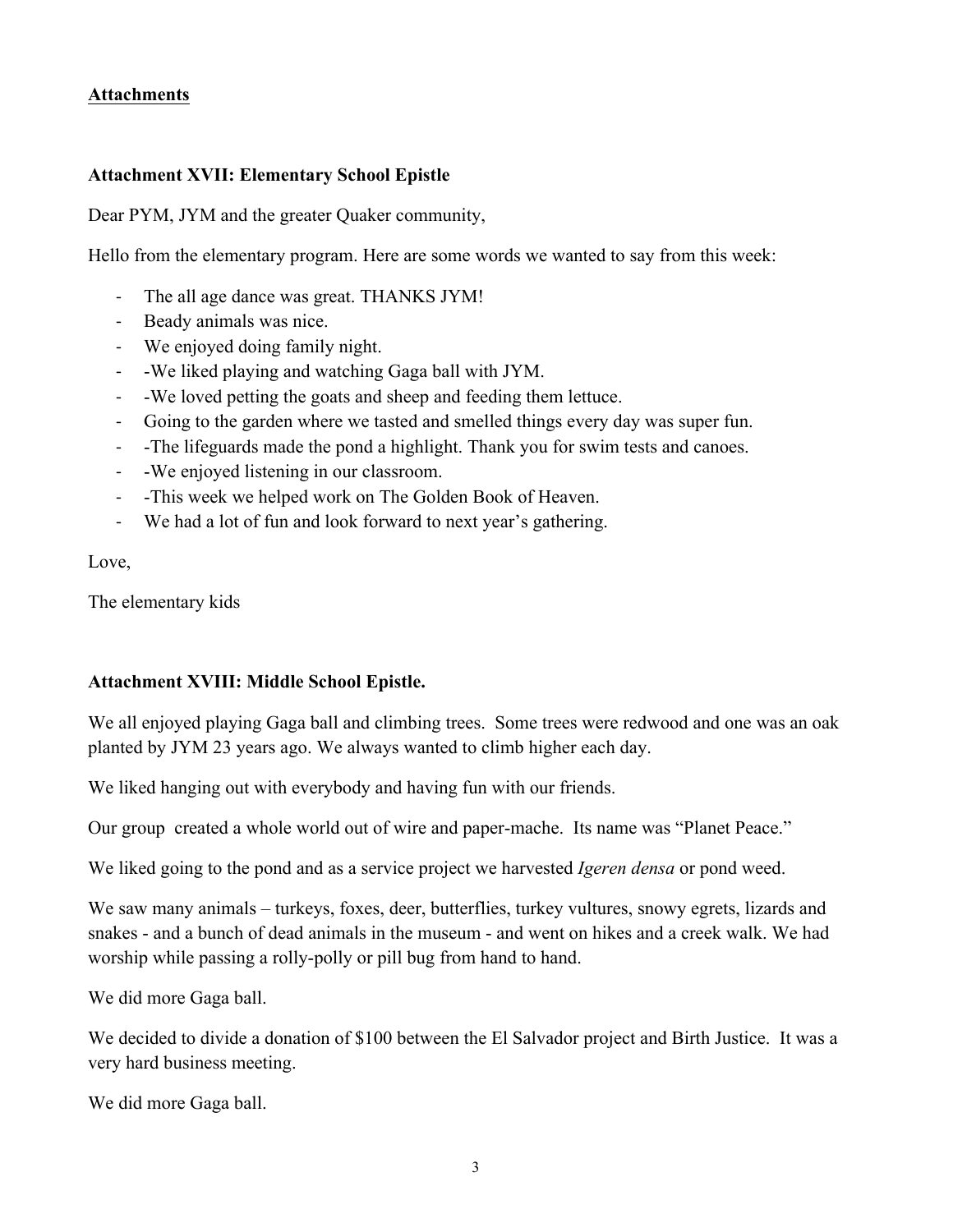And then PYM was over.

-*Created and approved by the Middle school program.*

## Attachment XIX: Junior Yearly Meeting Epistle.

insert maaaadd beatboxing here> (Baddum-dum-chhh. Baddum-dum-chhh. Etc...)

We are junior yearly meeting

Sending you this lovely greeting

From over here at PYM

This one here's for all the friends...

We held business meetings and set community expectations And played a couple icebreakers to help build new relations

Dealing with emotions can be a mess

But AVP helped us release the stress

First we settled into silence

Then learned to use nonviolence

And how to diffuse situations

Using good communication

Respectful relationships brought us together And taught us how to treat each other

We are junior yearly meeting

Sending you this lovely greeting

From over here at PYM

This one here's for all the friends...

During plenary on day four

Youth energy helped spirits soar

Lots of powerful ministry

Helping us find connectivity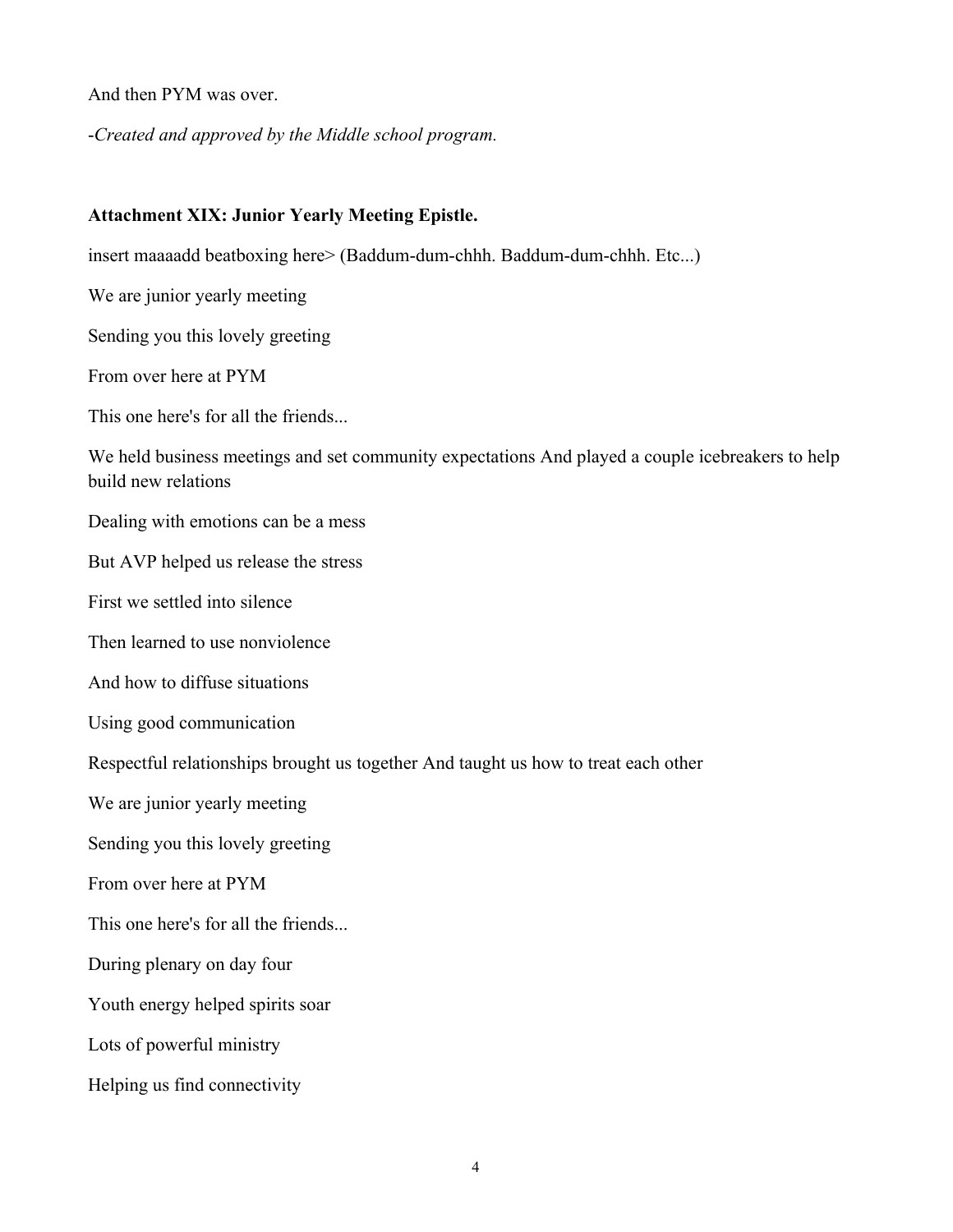And then again in worship sharing Found out people could be so caring Lots of teens found doing service Gave their lives a sense of purpose At the pond we did our project Tearing up weeds that grew unchecked And helping out among the plants In the garden doing our dance We are junior yearly meeting Sending you this lovely greeting From over here at PYM This one here's for all the friends... Then in the Boogie Barn things went down When we took the dance to scary town Halloween in summer was the theme Every sunburnt goblin's dream And there we jammed til the end of night The full moon moon above was shining bright Over the last two days we met Nominations for leadership roles were set Decisions were made, and people selected To fill the jobs and be respected We are junior yearly meeting Sending you this lovely greeting From over here at PYM This one here's for all the friends... The final night we stayed up late Laughing and singing, we didn't hesitate To express ourselves at an open mic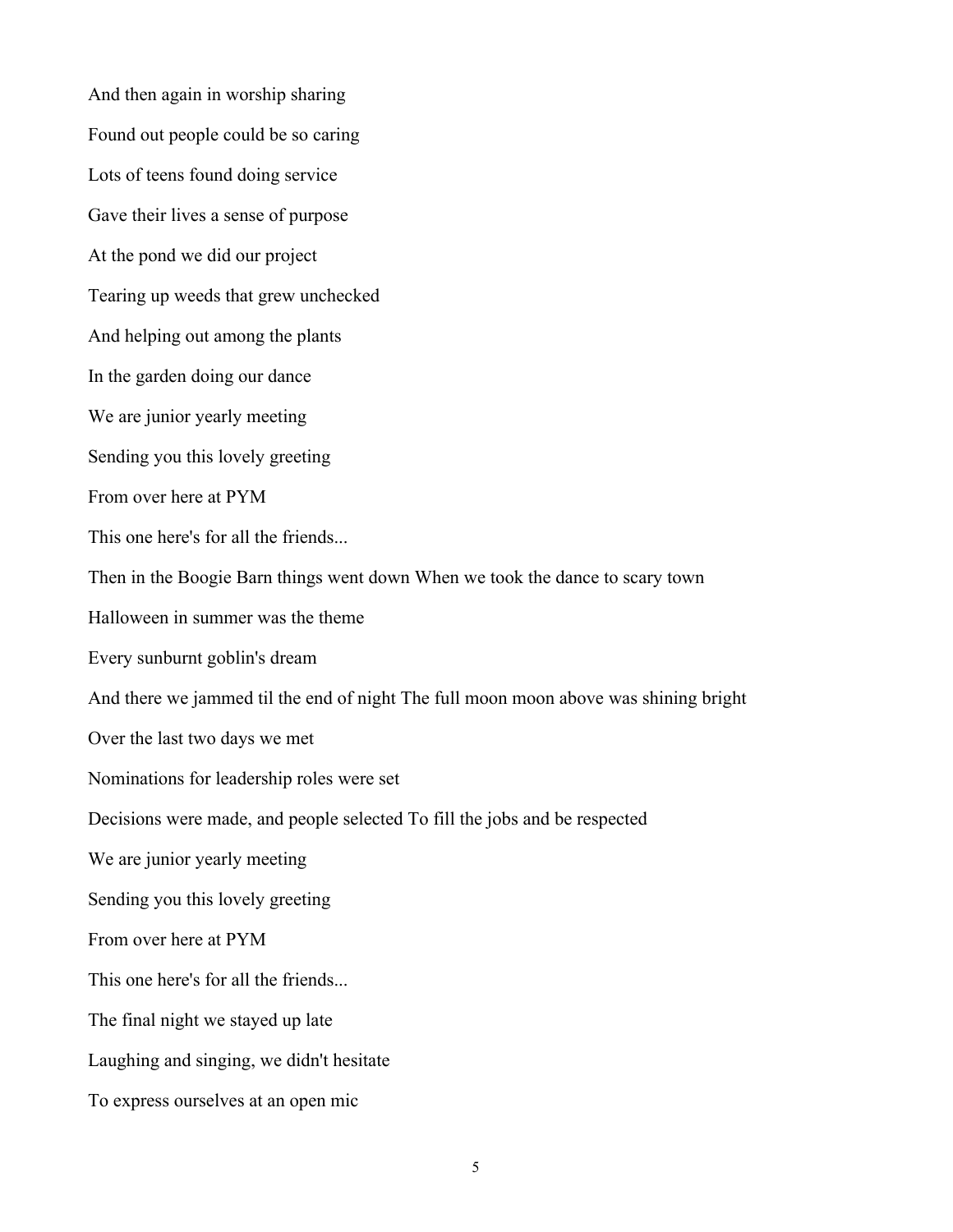With reckless abandon so childlike We met with YAF's and had ice cream Overall, we made a really good team Then braced ourselves for a sleepless night The foxes gave some quite a fright We are junior yearly meeting Sending you this lovely greeting

Our week is finished and the end is near And we hope to see you all next year!

# Attachment XX: PYM 2016 Young Adult Friends letter-epistle

To Friends Everywhere,

The Pacific Yearly Meeting (PacYM) Young Adult Friends (YAFs) do not have an epistle to bring this year. We ran out of space, time and energy for that work. Some of us as members of this community would like to offer this letter as a reflection of how and where we are.

PacYM YAFs had around 30 attenders to our Annual Session this year. We are a community which deeply cares for each other and we long to find ways to support each other better. Our co-clerks expressed a need for more support in organizing and in responds to that we have nominated an arrangements clerk with a small committee to work along side them. We are deeply moved to have spiritual nurturing roles in our community and have created an ad-hoc Spiritual Nurturance committee as an experiment to see how that might come alive this year.

We are aware of the need for more education and seasoning around Quaker process in our community. We also have acknowledged that we "reinvent the wheel" every year. How do we move forward with institutional memory? How can we carry our passion at Annual Session forward and keep ourselves accountable throughout the year?

This Annual Session's theme was Lifting The Veil. During a plenary for listening one Young Adult Friend ministered on our capacity to recognize each other's gifts. In our final YAF business meeting we experienced a peek behind the veil. We feel led to hold space for each other beyond Annual Session and call upon each other's gifts to make this a reality.

In love,

Some PacYM YAFs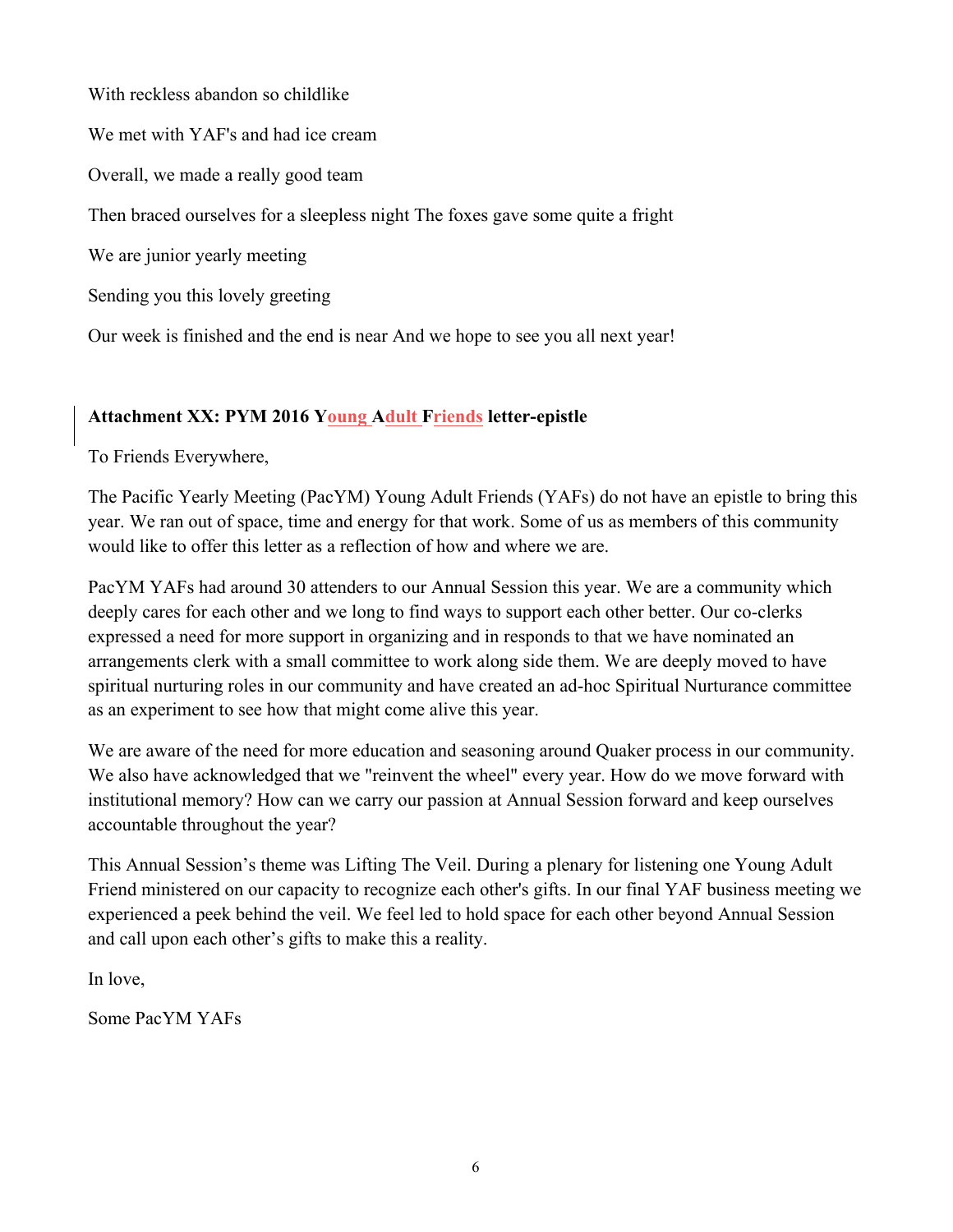## Attachment XXI: PYM 2016 Epistle

#### To Friends Everywhere:

Lift the veils that obscure the Light of Truth within you. Sink down to the Seed that God sows in your hearts.

From June 17 through June 22, 2016, three hundred and eight Friends gathered at Walker Creek Ranch in Petaluma, California, for the 70<sup>th</sup> Annual Session of Pacific Yearly Meeting. The theme of our gathering was, "Lifting the Veil," and during our time together, we sought the tenderness that comes from lifting the veils of everyday life. We felt the kindness that comes with the presence of Spirit.

Our invited guest from the Coast Miwok People, Sky Road Webb, opened our annual session with sacred songs, with tales of the land's history, and with stories of indigenous peoples today. As the wind swirled forcefully around our gathering, billowing the sides of the large tent in which we held our plenary sessions, we felt the breath of Spirit moving in the world around us, and among us, and within us.

Early in our sessions, we noticed and appreciated the careful preparations that had been made for our gathering, both physical and spiritual. It was clear that our clerk, our assistant clerk, and our Ministry and Oversight committee had designed our plenary sessions to serve both as learning experiences and as times for Spirit to enliven our business. At the start of each plenary, our clerk reminded us of the sacred purpose of our Quaker practices. He reminded us to lift the veils of our egos, to "speak only when spoken *through*," to drop our preconceptions, and to open ourselves to Mystery. He also took these learning experiences to special sessions with our young Friends. Worship sharing groups, interest groups, and bible study sessions throughout the week were also designed to help us explore the countless implications of "lifting the veil."

We opened ourselves to experimentation in matters both profound and mundane. Some of our experimentation concerned simple logistical changes that helped clear our way to attend more fully to Spirit and community. We enjoyed the return of our long-lost Information Desk. We experimented with starting our session on Friday instead of Monday, which allowed participation by Friends who were only available for the weekend. We increased the number of intergenerational plenaries and offered a new evening campfire event for our youngest Friends, which enabled parents to attend evening interest groups. And we tried overall to lessen the number of concurrent offerings in our schedule, to create a greater sense of simplicity and unity among us.

Another new occurrence this year was that our annual session was led by adult Friends who grew up among us. Our presiding clerk, Diego Navarro, and our keynote speakers, Darcy Stanley and Carl Magruder, all had participated in PYM as children. Of course, Friends from countless backgrounds bring us leadership and light, but we felt especially uplifted to find that "our own" leaders are uniquely qualified to speak to our condition as a yearly meeting.

Our condition is one of human imperfection. Although we did feel Spirit working through us frequently during our time together, we also found ourselves stumbling over details in our business, found ourselves tripping over our worldly veils. We found it difficult to come to terms with the need to reduce the operating deficit in our budget. We suffered from confusion as we worked to approve the minutes of our meetings, confusion that diverted our attention from the task at hand and tempted us to reopen previous conversations instead. And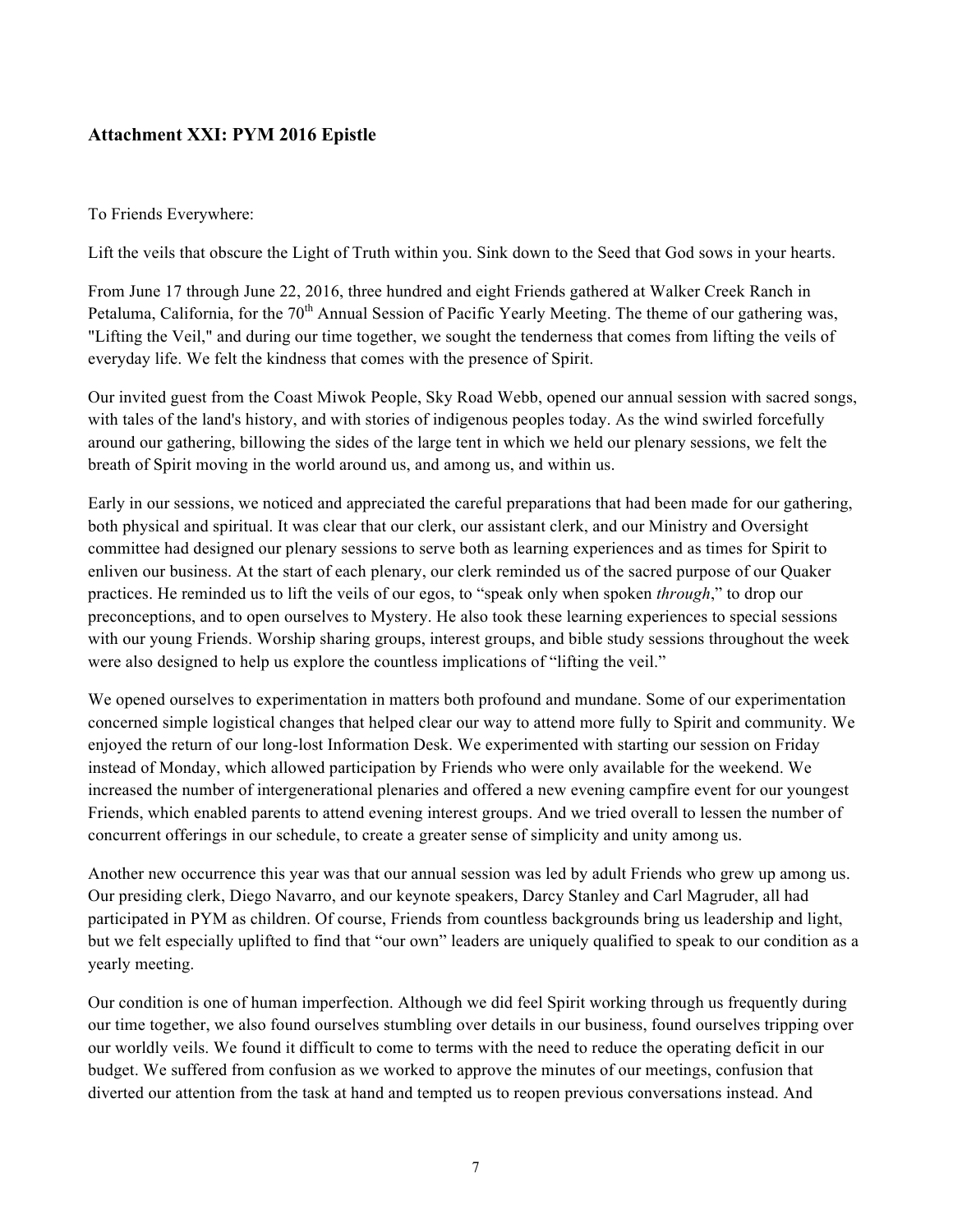throughout the year, between our annual sessions, we struggled to find ways to stay connected with each other – facing dilemmas over right uses of travel and electronic communications.

On a deeper level, we find ourselves falling short of our responsibility to nurture each other's spiritual growth. Although we can feel inspired by descriptions of traditional, supportive relationships between Quaker ministers and elders, and can even feel inspired to see examples of such relationships in action today, many of us still find it hard to trust each other fully and to support each other effectively. Old memories of past hurts get in the way, which are sometimes hurts that we have caused each other. We struggle to learn ways to speak truth with love, to navigate between the errors of undue harshness and dishonest niceness.

At the same time, we sometimes find that conflict can open our hearts, and we continue to draw inspiration from each other. Our teens and young adults especially serve as models of faithfulness and good order for the rest of us. And we felt moved to see our young Friends embracing new experiences – from a wiggly baby tooth to the traveling minutes of two young adult Friends preparing to travel in the ministry in Australia.

We feel led to learn better how to reach down to the Seed that God sows in our hearts. We feel led to learn better how to pull away the veils that hide that seed, the veils of our daily worries, of our selfish wants, of our selfrecriminations, of our wildest dreams, the countless veils that hide the Seed and Light of Truth. And when we ask whether we will choose to help each other in this work, we have learned to answer, "I hope so."

## Attachment XXII: Final Nominating Committee Report

# PACIFIC YEARLY MEETING OF THE RELIGIOUS SOCIETY OF FRIENDS

# LISTING OF OFFICERS, COMMITTEES AND DELEGATES 2016-2017

# CURRENT AS OF 25TH OF SIXTH MONTH 2016 INCLUDING ALL APPOINTMENTS APPROVED AT 2016 ANNUAL SESSION AND SUBSEQUENT INTERIM APPOINTMENTS BY PRESIDING CLERK

The year shown to the left of an officeholder's name is the year their current appointment expires (at the end of that year's annual session unless otherwise indicated). Each name is followed by the individual's monthly meeting or worship group, and, in parentheses, the year of their original appointment. Appointments of committee clerks and delegation conveners are for one year. Vacant positions are indicated by an underscore next to the term-expiration year. An asterisk (\*) indicates an interim appointment.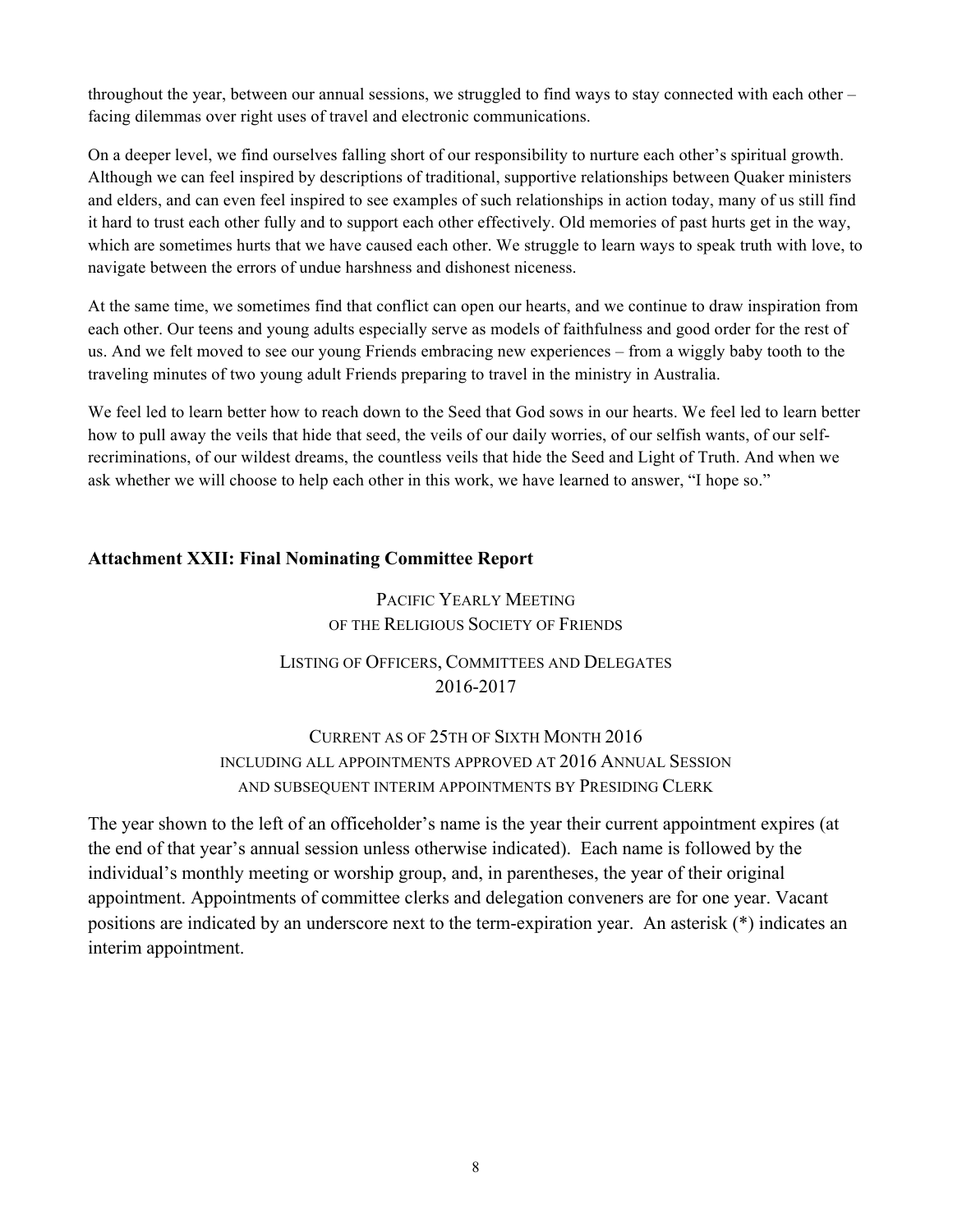### **PYM OFFICERS**

#### **Presiding Clerk** (one-year term)

2017 *Diego Navarro, Santa Cruz (2015)*

#### **Assistant to the Clerk** (one-year term)

2017 Amy Cooke, Grass Valley (2014)

#### **Arrangements Clerks** (two-year terms)

- 2017 Laura Kohl, La Jolla (2016)
- 2018 *Sarah Tyrrell, Berkeley (2016)*

#### **Historian-Archivist** (three-year term)

2019 *Jan Tappan, Orange Grove (2013)*

#### **Reading Clerk** (one-year term)

2017 *Betty deValcourt, Santa Cruz (2016)* 

#### **Recording Clerks** (two-year terms)

- 2017 Leslie Zondervan-Droz, Humboldt (2013)
- 2018 *Jim Anderson, Chico (2016)*

#### **Registrars** (two-year terms)

- 2017 Heather Levien, Berkeley (2015)
- 2018 *Rick Altherr, San Jose (2016)*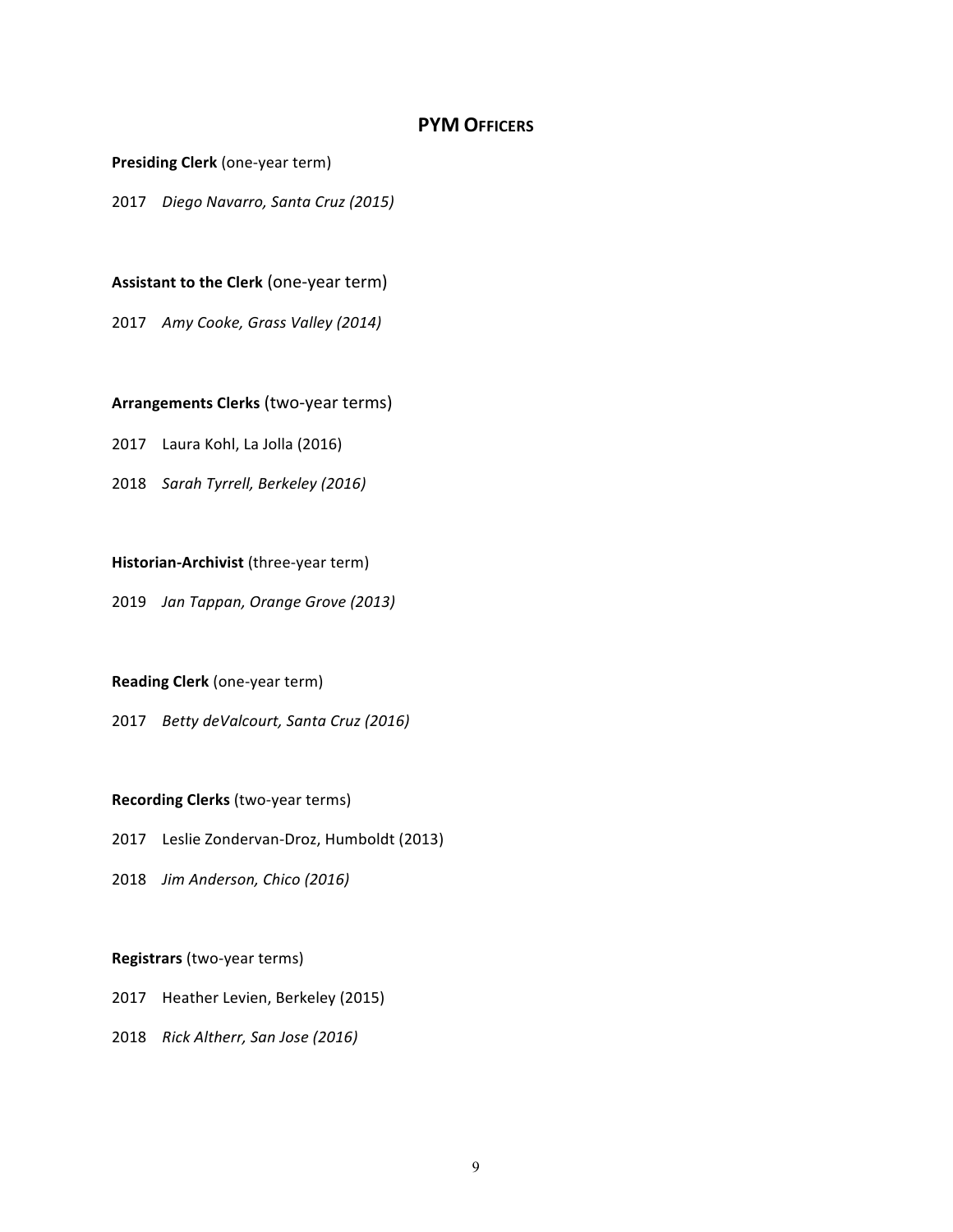#### **Statistical Clerk** (three-year term)

- 2019 *Don Bean, Conejo Valley (2013) co-clerk*
- 2019 *Roscoe Mathieu, Cent. Coast (2016)co-clerk*

**Treasurer** (three-year term, 10/1-9/30)

2019 *Roy Allen, Berkeley (2013)*

## **PYM COMMITTEES**

#### **Ministry and Oversight Committee**

(9 members, 3-year terms)

- 2017 Bronwen Hillman, Mexico City (2011)
- 2017 Joe Magruder, Berkeley (2011)
- 2017 Julie Harlow, Davis (2014)
- 2018 Janet Gastil, San Diego (2014)
- 2018 Sally Kingsland, Straw.Ck.(2015) *co-clerk*
- 2018 Kylin Navarro, Berkeley (2015) *co-clerk*
- 2019 *Shayne Lightner, Santa Monica (2013)*
- 2019 *Jim Summers, La Jolla (2016)*
- 2019 *Valerie Nuttman, Santa Cruz (2016)*

#### **Children's Program Committee**

(6 members, 3-year terms)

2017 Heather Aymie, Santa Monica (2015)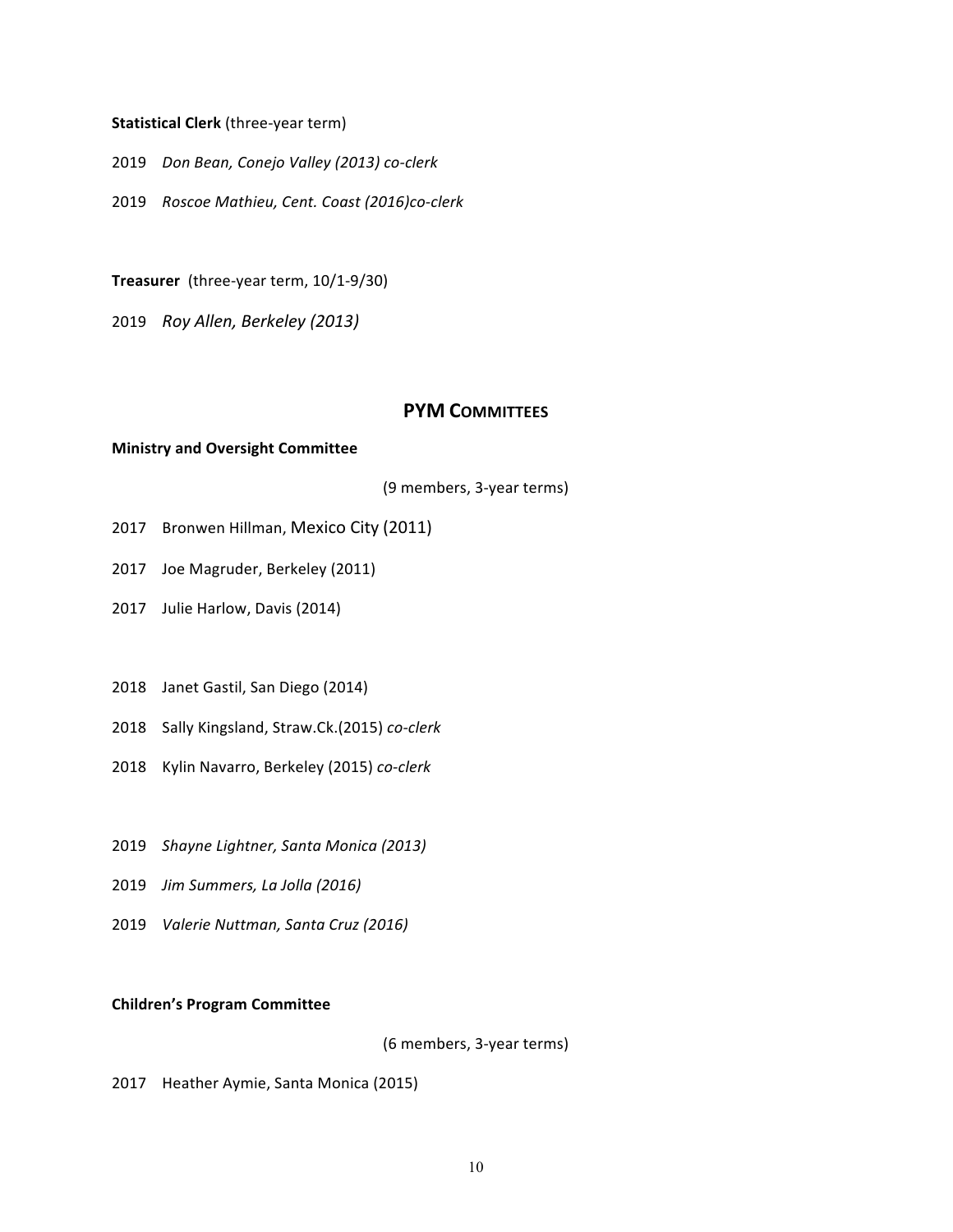2017 *Carol Cruickshank, San Francisco (2015)*

2018 Chamba Cooke, Grass Valley (2015) clerk

2018 Peggy Craik, Conejo Valley WG (2016)

2019 *Cheryl Hendricks, San Francisco (2016)*

2019 \_\_\_\_\_\_\_\_\_\_\_\_\_\_\_\_\_\_\_\_\_\_\_\_

Ex Officio: current and past program coordinators:

2017 Nate Secrest, Lake County WG (2016)

(2018 \_\_\_\_\_\_\_\_\_\_\_\_\_\_\_\_\_\_\_\_\_\_\_\_)

#### **Discipline Committee**

#### (6 members, 3-year terms)

- 2017 Carl Magruder, Strawberry Creek (2014)
- 2017 Robin Durant, Orange Grove (2015) *clerk*
- 2018 Chuck Orr, La Jolla (2014)
- 2018 Laura Magnani, Berkeley (2016)
- 2019 *Liz Baker, Sacramento (2013)*
- 2019 *Patricia Portillo, Sacramento (2016)*

Ex Officio: Historian-Archivist

**Finance Committee**

(6 members, 3-year terms)

2017 Martha Hunkins, Humboldt (2010)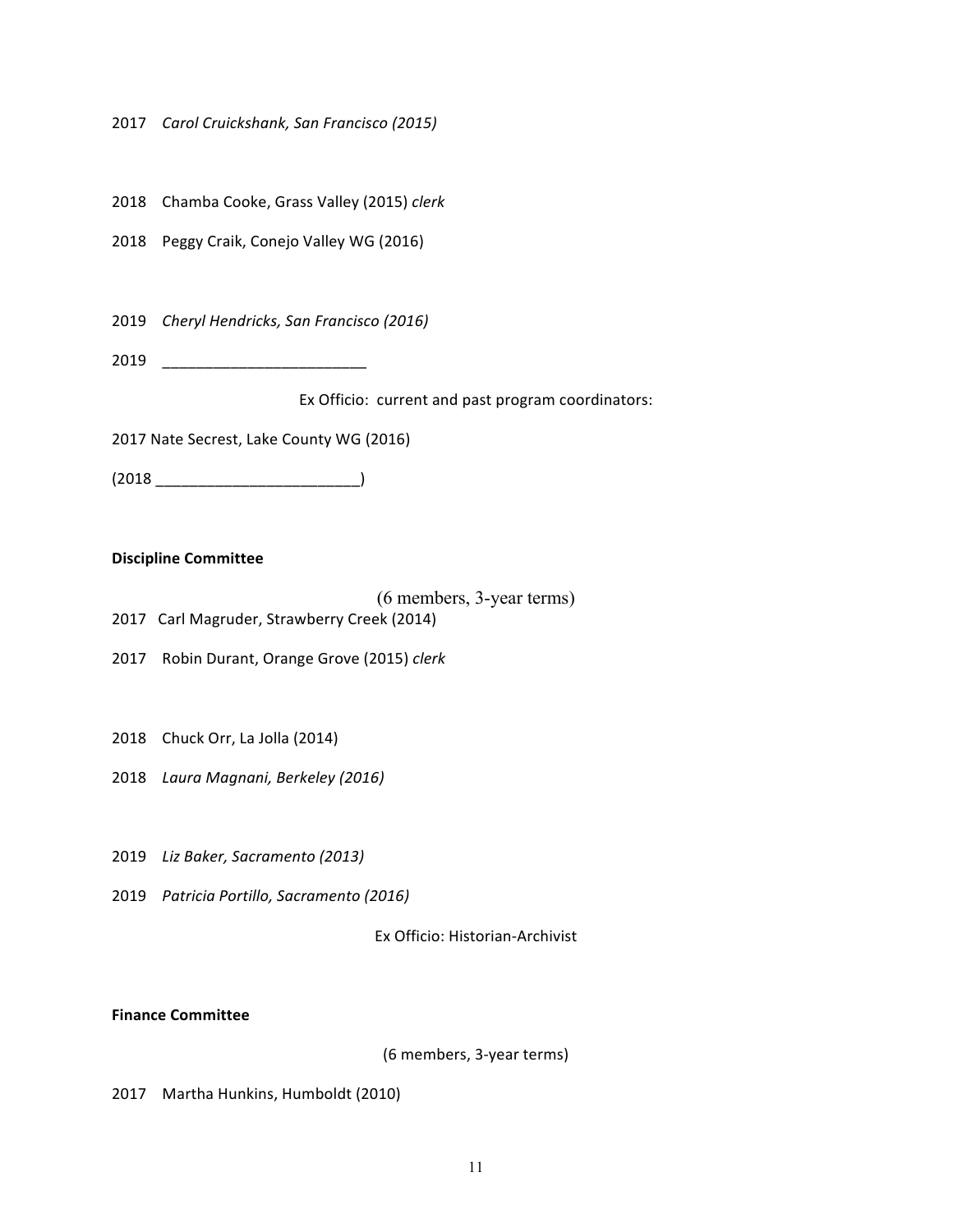2017 Sharon Shen, Berkeley (2015)

- 2018 Mary Miché, Lake County (2012)
- 2018 Sandy Farley, Palo Alto (2015)
- 2019 *David Barrows, San Diego (2015) clerk*
- 2019 *Deborah Marks, Strawberry Creek (2016)*

Ex Officio: Treasurer(s), Statistical Clerk(s)

#### **Holding Corporation**

(6 members, 3-year terms)\*

- 2017 Jennifer Carr, Las Vegas (2014)
- 2017 Sharlene Roberts-Caudle, Visalia (2014)
- 2018 Peter Neumann, Santa Barbara (2015)
- 2018 Beth McCleary, Reno (2012)
- 2019 *Jeff Kroeber, San Jose (2013)*
- 2019 *Stratton Jaquette, Palo Alto (2016)*

Ex Officio: Treasurer, Presiding Clerk

\*(Holding Corp. appoints its own officers)

#### **Junior Yearly Meeting Committee**

(9 members, 3-year terms)\*

2017 Steve Leeds, San Francisco (2011)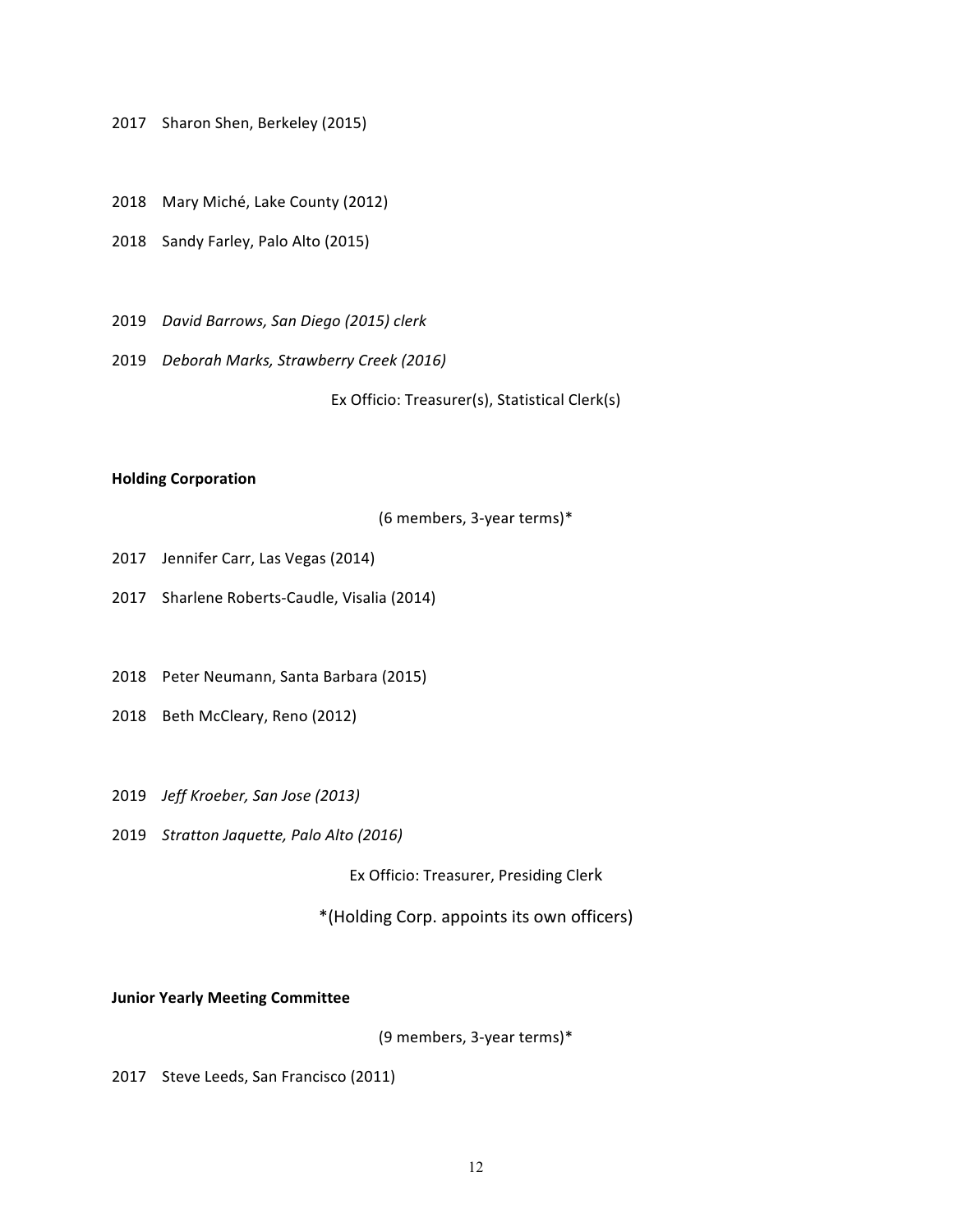- 2017 *Erika Tarabini, Chico (2013)*
- 2017 (intentionally left unfilled)  $\frac{1}{2}$
- 2018 Kate Connell, Santa Barbara (2012)
- 2018 Muriel Strand, Sacramento (2015)
- 2018  $\left[$ (intentionally left unfilled)  $\left[$
- 2019 *Dan Strickland, Orange Grove (2013)*
- 2019 \_\_\_\_\_\_\_\_\_\_\_\_\_\_\_\_\_\_\_\_\_\_\_\_
- 2019  $\int$ (intentionally left unfilled)  $\int$

\*This committee has expressed that only six positions need be filled.

Ex Officio: Youth Programs Coordinator

#### **Latin American Concerns Committee**

(5-9 members, 3-year terms) (plus three members appointed year-to-year by Guatemala Scholarship Program, El Salvador Project & Casa de los Amigos (Mexico))\*

- 2017 Margaret Bean, Guatemala (2013)
- 2017 Burton Housman, La Jolla (2015)
- 2018 Ann Boone, Redwood For. (2015)
- 2018 Linda Rowell, Chico (2015)
- 2019 *Betty Guthrie, Orange County (2016)*
- 2019 *Nate Secrest, Lake County (2016)*
- *2019 Laura Kohl, La Jolla (2013)*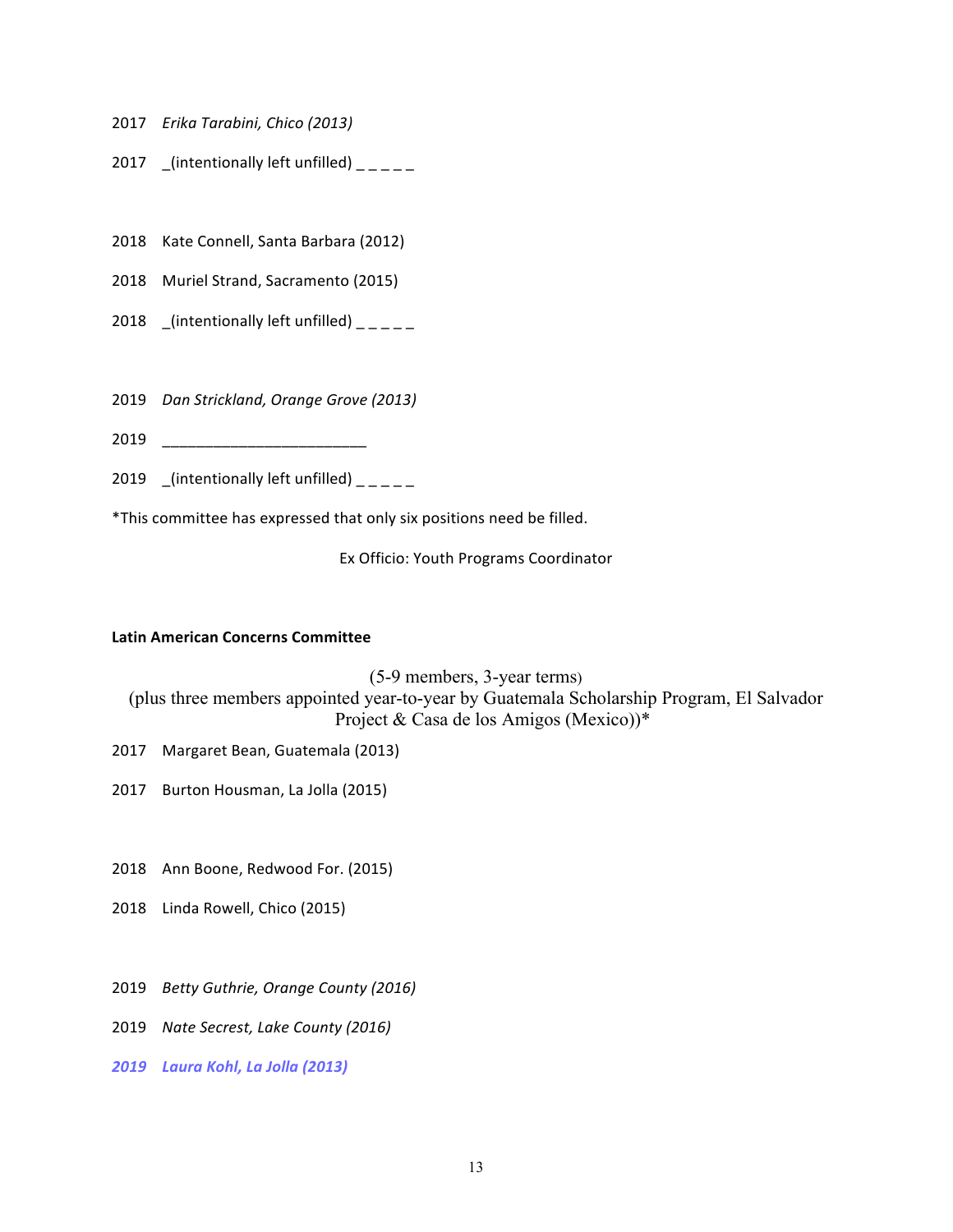\*El S. Trudy Reagan (Palo Alto) (2016)

\*Guat. Donna Smith (Redwood For.) (2014) *clerk*

\*Mex.

#### **Peace and Social Order Committee**

(9 members, 3-year terms)

2017 Bill Spencer, Humboldt (2011)

2017 Anthony Manousos, Or. Gv. (2014) co-clerk

2017 Stephen McNeil, Str. Crk. (2014) *co-clerk*

2018 Eric Straatsma, Redwood Forest (2015)

- 2018 \_\_\_\_\_\_\_\_\_\_\_\_\_\_\_\_\_\_\_\_\_\_\_\_
- 2018 \_\_\_\_\_\_\_\_\_\_\_\_\_\_\_\_\_\_\_\_\_\_\_\_
- 2019 Linda Dunn, Inland Valley (2016)
- 2019 *Shannon Frediani, Santa Cruz (2016)*
- 2019 *Sandra Gey, Berkeley (2013)*

Ex Officio: clerks CPQM & SCQM P&SO,

1 PYM FCNL rep., & PYM FCL rep.

#### **Religious Educ. for Children Cmte.**

(9 members, 3-year terms)

- 2017 Ramona Hussey, Honolulu (2011)
- 2017 Elizabeth Bills, La Jolla (2014)
- 2017 **\_\_\_\_\_\_\_\_\_\_\_\_\_\_\_\_\_\_\_\_\_\_\_\_**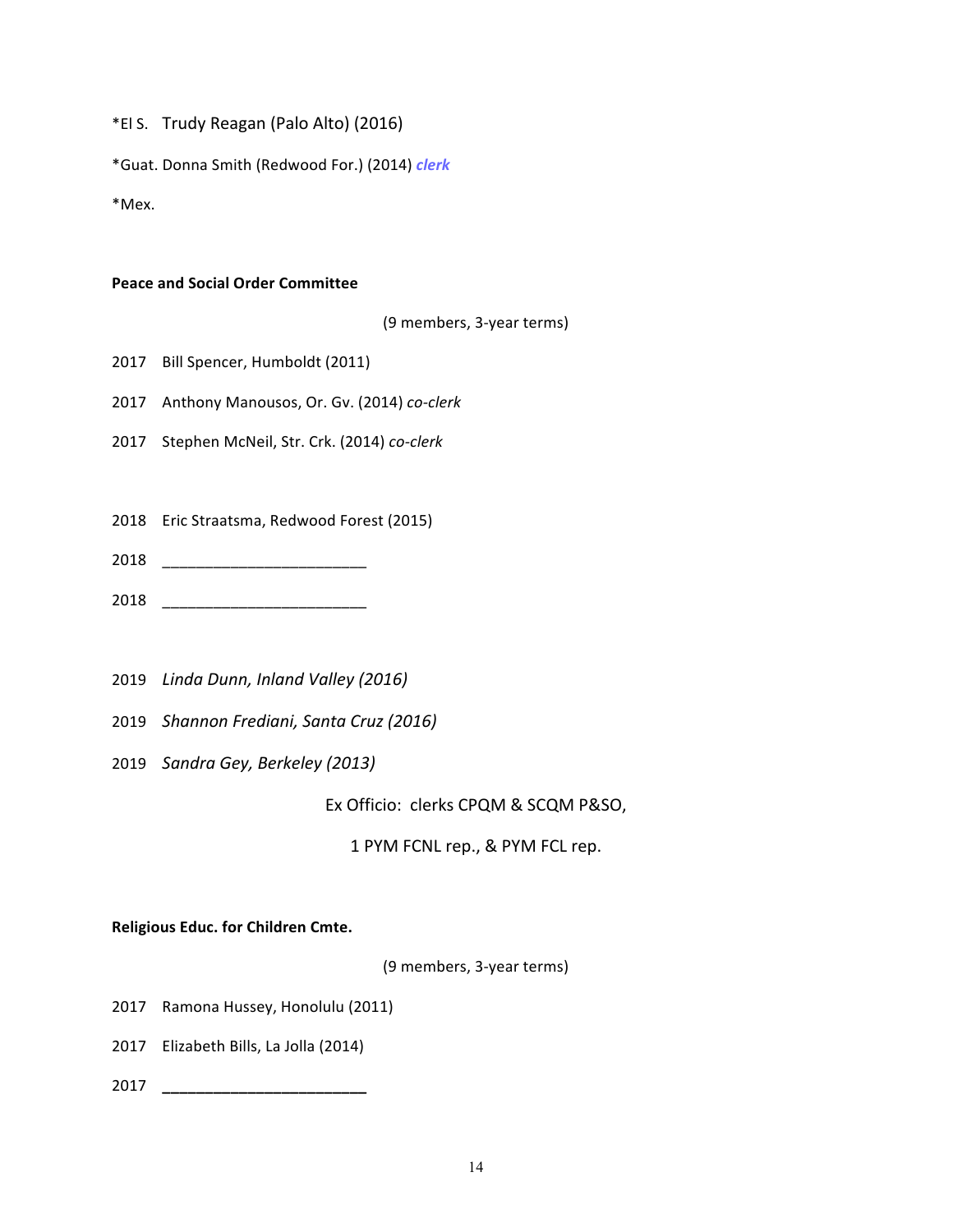- 2018 John Cantu, Santa Cruz (2012)
- 2018 Delcy Steffy, Sacramento (2013)
- 2018 **\_\_\_\_\_\_\_\_\_\_\_\_\_\_\_\_\_\_\_\_\_\_\_\_**
- 2019 \_\_\_\_\_\_\_\_\_\_\_\_\_\_\_\_\_\_\_\_\_\_\_\_
- 2019 \_\_\_\_\_\_\_\_\_\_\_\_\_\_\_\_\_\_\_\_\_\_\_\_
- 2019 \_\_\_\_\_\_\_\_\_\_\_\_\_\_\_\_\_\_\_\_\_\_\_\_

Nominating Cmte. note: Religious Education for Children Committee has been inactive for the last two years. We have contacted numerous Friends to serve and have not met with success. We are bringing **no nominations for this committee.**

#### **Secretariat Committee**

(3 members, 3-year terms)

- 2017 Martha Carey, La Jolla (2016)
- 2018 Elisa Jo Harkness, Sta. Monica (2015) *clerk*
- 2019 *George Mills, Palo Alto (2016)*

Ex Officio: Assistant to the (Presiding) Clerk

#### **Site Committee**

(6 members 3-year terms)

2017 Paul Harris, Redwood Forest (2011)

2017 **\_\_\_\_\_\_\_\_\_\_\_\_\_\_\_\_\_\_\_\_\_\_\_\_**

- 2018 John Pixley, Claremont (2009)
- 2018 Sue Torrey, Central Coast (2015)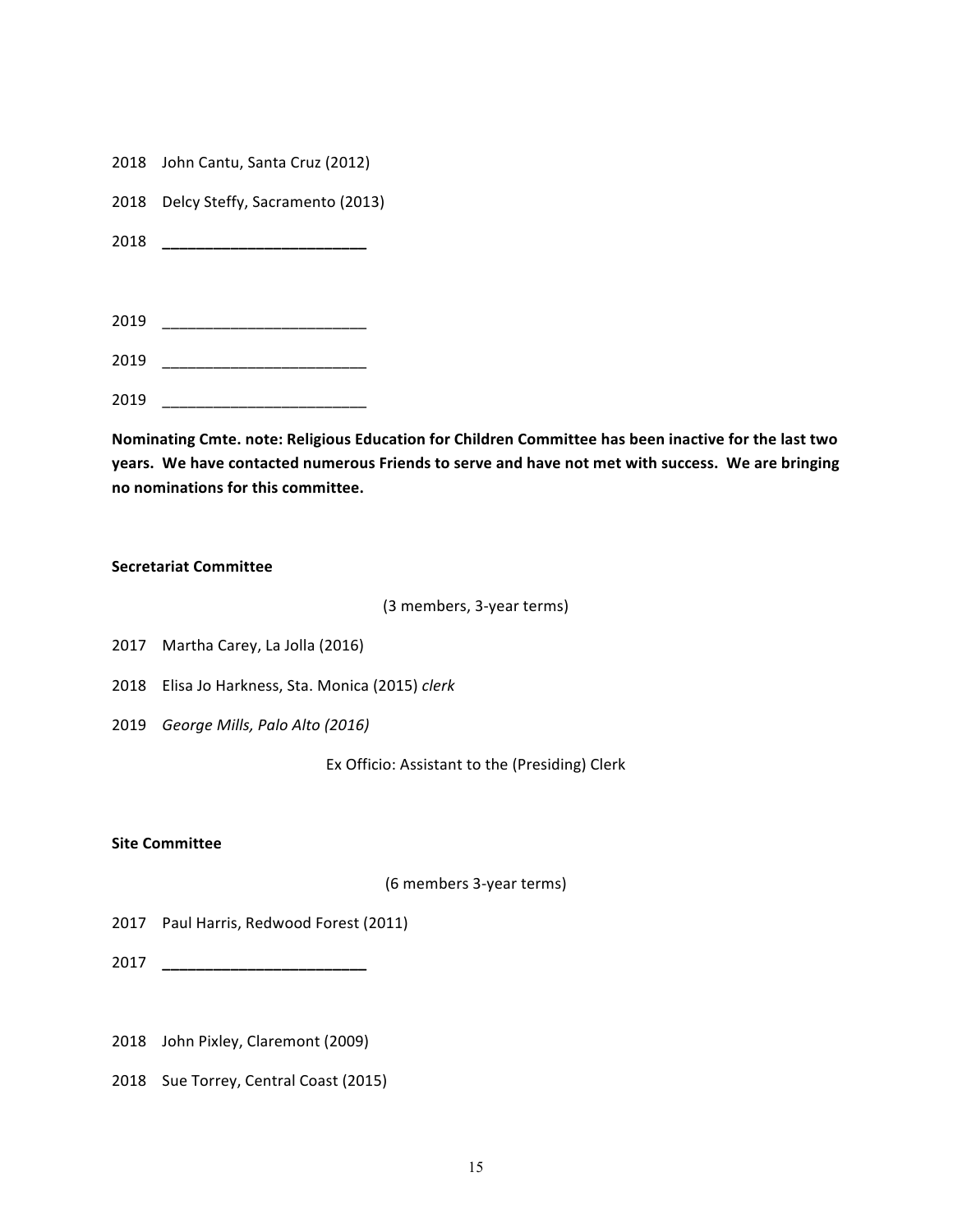| 2019 |  |
|------|--|
|      |  |

2019 \_\_\_\_\_\_\_\_\_\_\_\_\_\_\_\_\_\_\_\_\_\_\_\_

Ex Officio: Arrangements Clerks 

(current & immediate past)

Nominating Cmte. note: Site Committee has been inactive for the last year. The last known work it undertook was to explore potential Southern California sites, none of which it found suitable for a variety of reasons. As Friends know, Finance Committee has brought a proposal for travel subsidies to offset the burden on Southern California Friends of continued use of Walker Creek Ranch. Ministry and Oversight is also seasoning a restructuring proposal that would affect this and other aspects of site selection. In the mean time, until further notice we are bringing no nominations for this **committee.**

### **Unity with Nature Committee**

(9 members, 3-year terms)

- 2017 Meagan Fischer, Chico (2014)
- 2017 Rick Herbert, Strawberry Creek (2014)
- 2017 *Tom Farley, Palo Alto (2016)*
- 2018 Catya de Neergaard, Str. Creek (2013) clerk
- 2018 **\_\_\_\_\_\_\_\_\_\_\_\_\_\_\_\_\_\_\_\_\_\_\_\_**
- 2018 **\_\_\_\_\_\_\_\_\_\_\_\_\_\_\_\_\_\_\_\_\_\_\_\_**
- 2019 *Shelley Tanenbaum, Strawberry Ck. (2013)*
- 2019 *Andi Macleod, La Jolla (2016)*
- 2019 *Sharon Shen, Berkeley (2016)*

## **Youth Programs Coordinator**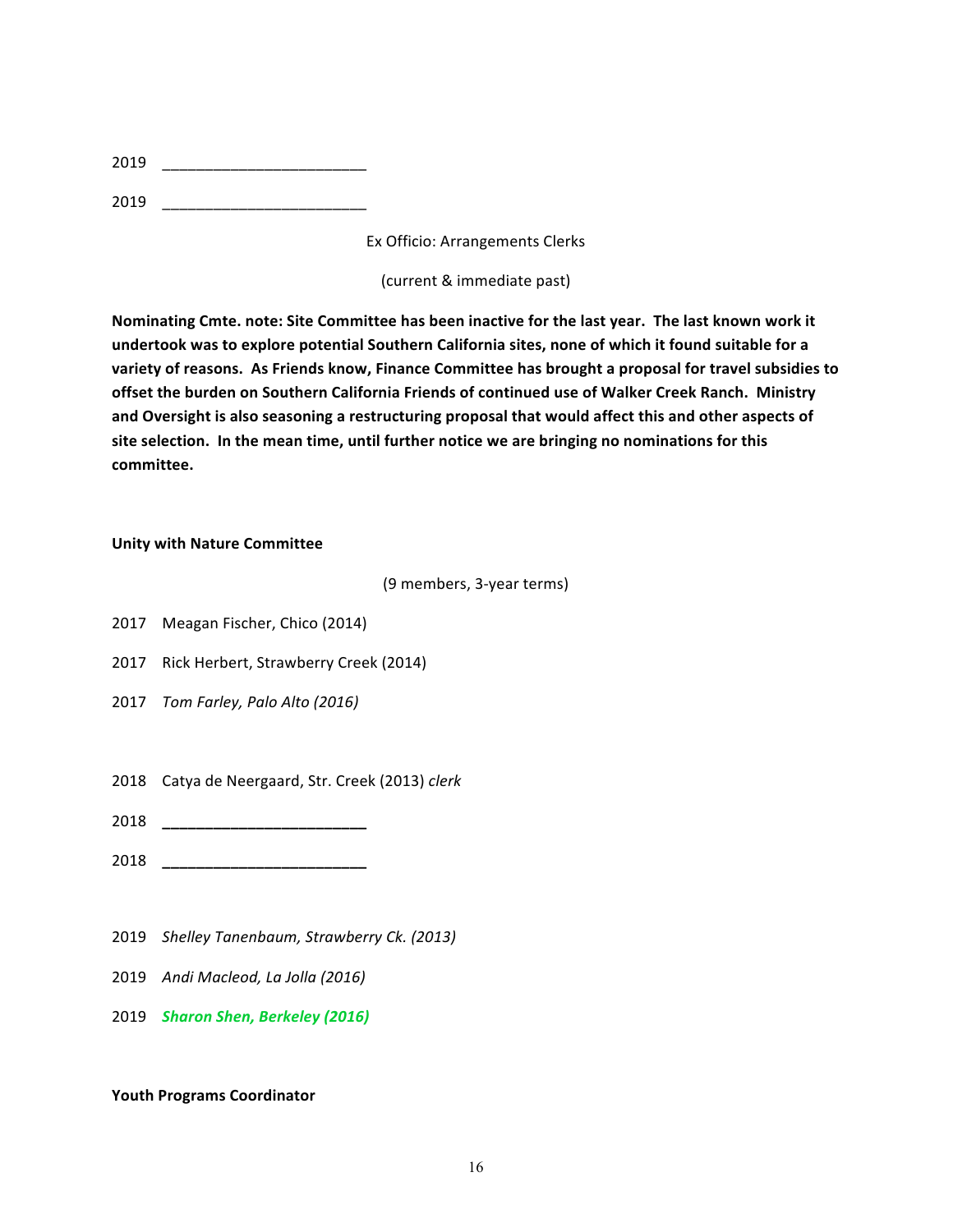(appointed by Youth Programs Coord. Cmte.)

xxxx Alyssa Nelson, Davis (2011)

(serves ex officio on Junior Yearly Meeting Committee)

#### **Youth Programs Coordinating Committee**

(6 members, 3-year terms)

- 2017 Jennifer Carr, Las Vegas (2013)
- 2017 Stephen Myers, Sacramento (2014)
- *2017 Steve Leeds, San Francisco (2011)*
- 2018 *Barbara Babin, Redwood Forest (2016)*
- 2019 *Melissa Lovett-Adair, Ctrl. Coast (2016)*
- 2019 *Bertha Peña, Mexico City (2016) clerk*

#### **YPCC Youth Members**

(4 members, 1-year terms; nominated by YPCC)

- 2017 *Kylin Navarro, Berkeley (2014)*
- 2017 *Rebekah Percy, La Jolla (2015)*
- 2017 *Julian Garrett, San Jose (2016)*
- 2017 **\_\_\_\_\_\_\_\_\_\_\_\_\_\_\_\_\_\_\_\_\_\_\_\_**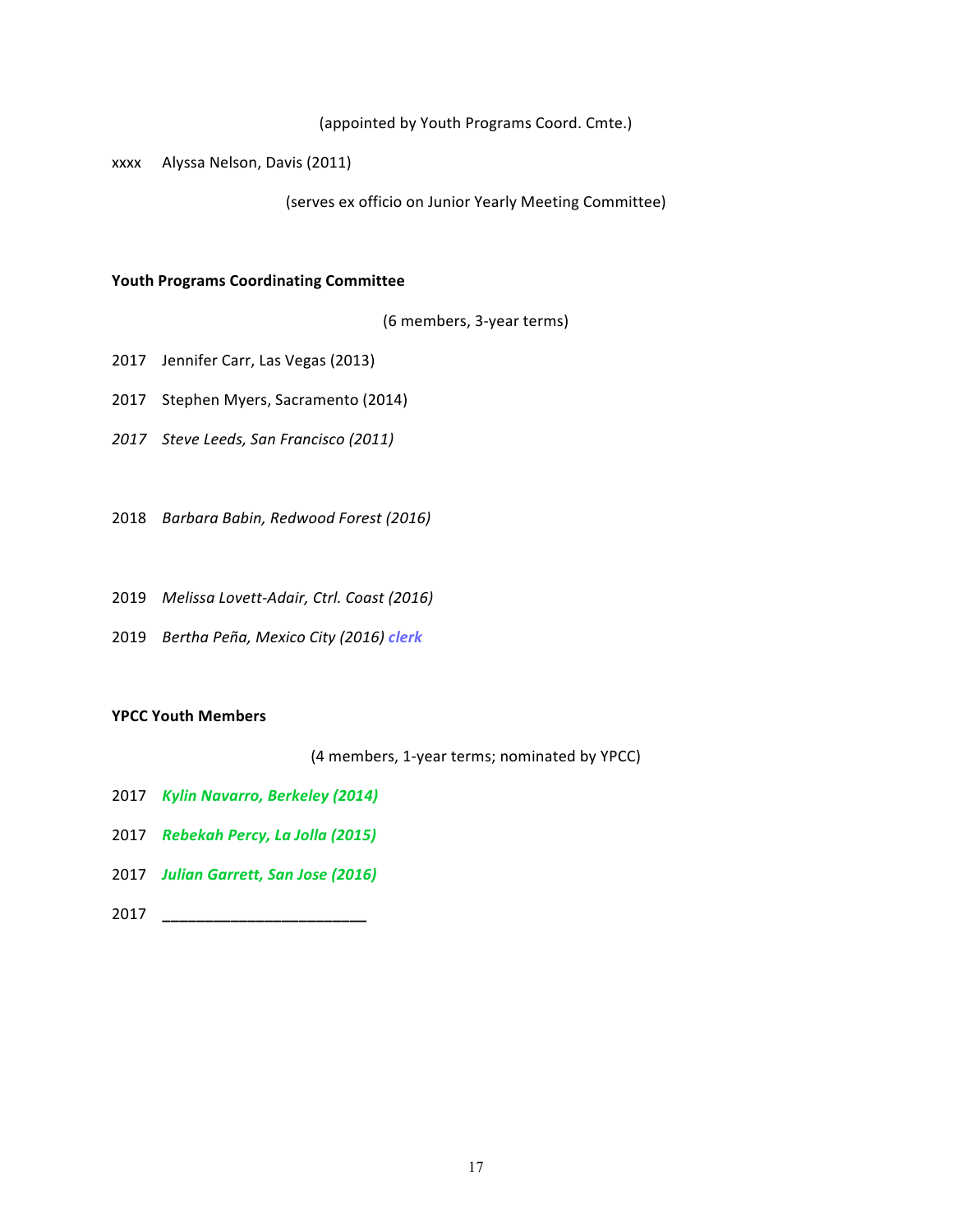## **PYM REPRESENTATIVES, DELEGATES, AND OBSERVERS TO OTHER ORGANIZATIONS**

#### **American Friends Service Committee (AFSC) Corporation**

(4-5 representatives, 3-year terms)

- 2017 David Barrows, San Diego (2014) *convener*
- 2017 Graciela Martinez, Visalia (2014)
- 2018 Nancy Mellor, Sacramento (2012)
- 2019 *Shannon Frediani, Santa Cruz (2016)*

#### **Evangelical Friends Church Southwest**

(1 observer; 3-year term)

2019 *Sandy Kewman, Grass Valley (2016)*

#### **Friends Bulletin Corp. (***Western Friend***) Board of Directors**

(9-member board, 3-year terms; 3 appointed by PYM, 3 by NPYM and 3 by IMYM)

- 2017 *Claire Gorfinkel, Orange Grove (2016)*
- 2018 Jim Anderson, Chico (2015) convener
- 2019 *Doug Smith, Reno (2015)*

#### **Friends Committee on Legislation of California (FCLCA)**

(1 representative, appointed by Peace & Social Order Committee)

#### 2017 Stephen Myers, Sacramento (2016)

(serves ex officio on Peace & Social Order Committee)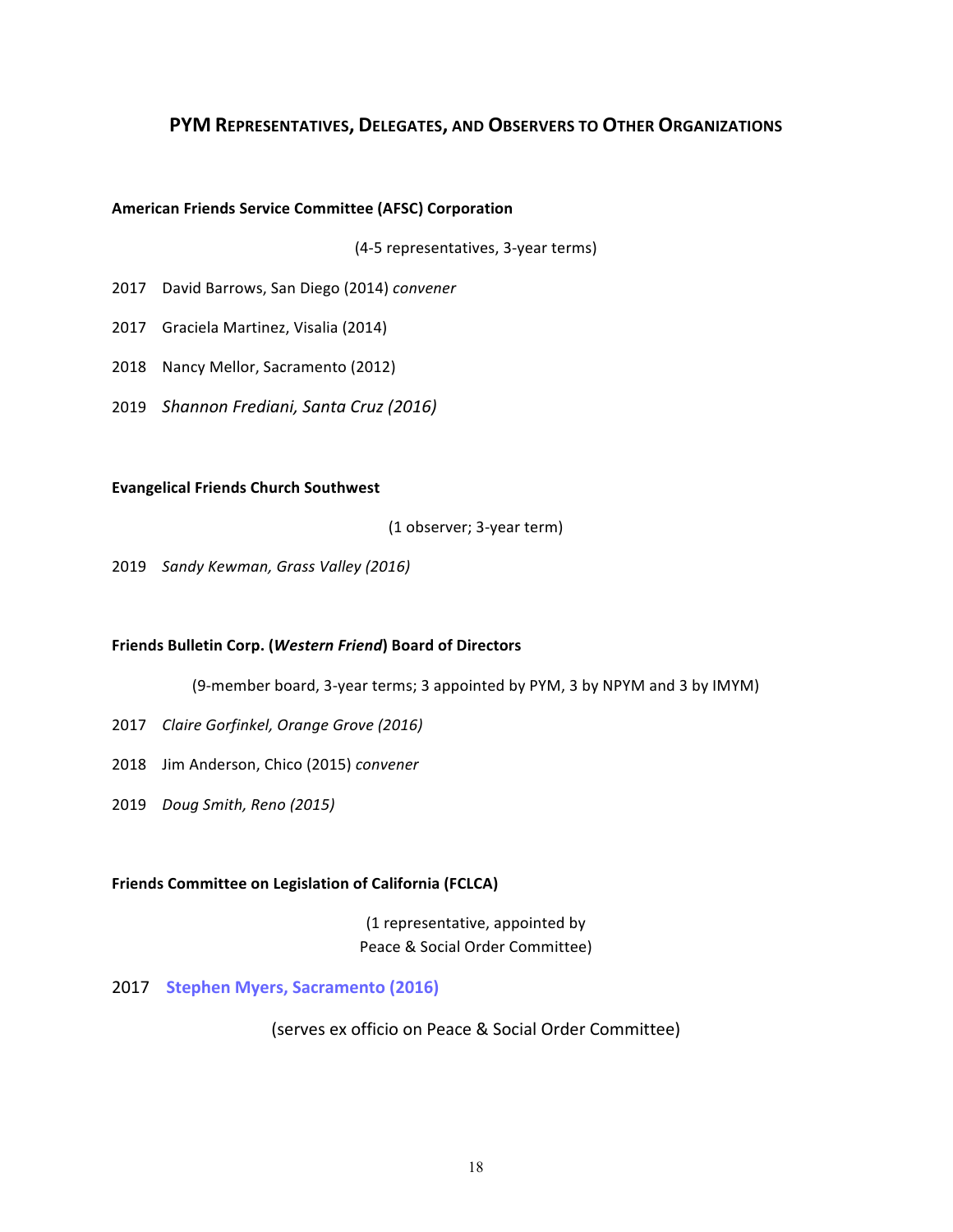#### **Friends' Committee on National Legislation (FCNL)**

(6 representatives, 3-year terms)

- 2017 Carolyn Stephenson, Honolulu (2013)
- 2017 Carin Pacifico, Palo Alto (2014)
- 2018 Stephen McNeil, Str. Creek (2015) convener
- 2018 Anthony Manousos, Orange Grove (2016)
- 2019 *Carolyn Levering, Santa Cruz (2016)*
- 2019 *Robert Levering, Santa Cruz (2016)*

(one FCNL representative serves ex officio on Peace & Social Order Committee; see also William Penn House Natl. Consultative Cmte. below)

#### **Quaker Earthcare Witness (QEW)**

(2 representatives, 2-year terms, appointed by Unity with Nature Committee)

- 2017 Rick Herbert, Strawberry Creek (2014)
- 2018 Catya de Neergaard, Berkeley (2014)
- 2018 Meagan Fischer, Chico (2016)
- (UwN Cmte. intends reps to share/take turns with available funding)

#### **Friends General Conference (FGC) Central Committee**

(1 observer, 3-year term)

2019 \_\_\_\_\_\_\_\_\_\_\_\_\_\_\_\_\_\_\_\_\_\_\_\_

Friends Peace Team Project Board of Directors

(1 member, 3-year term)

2018 Gay Howard, Central Coast (2009)